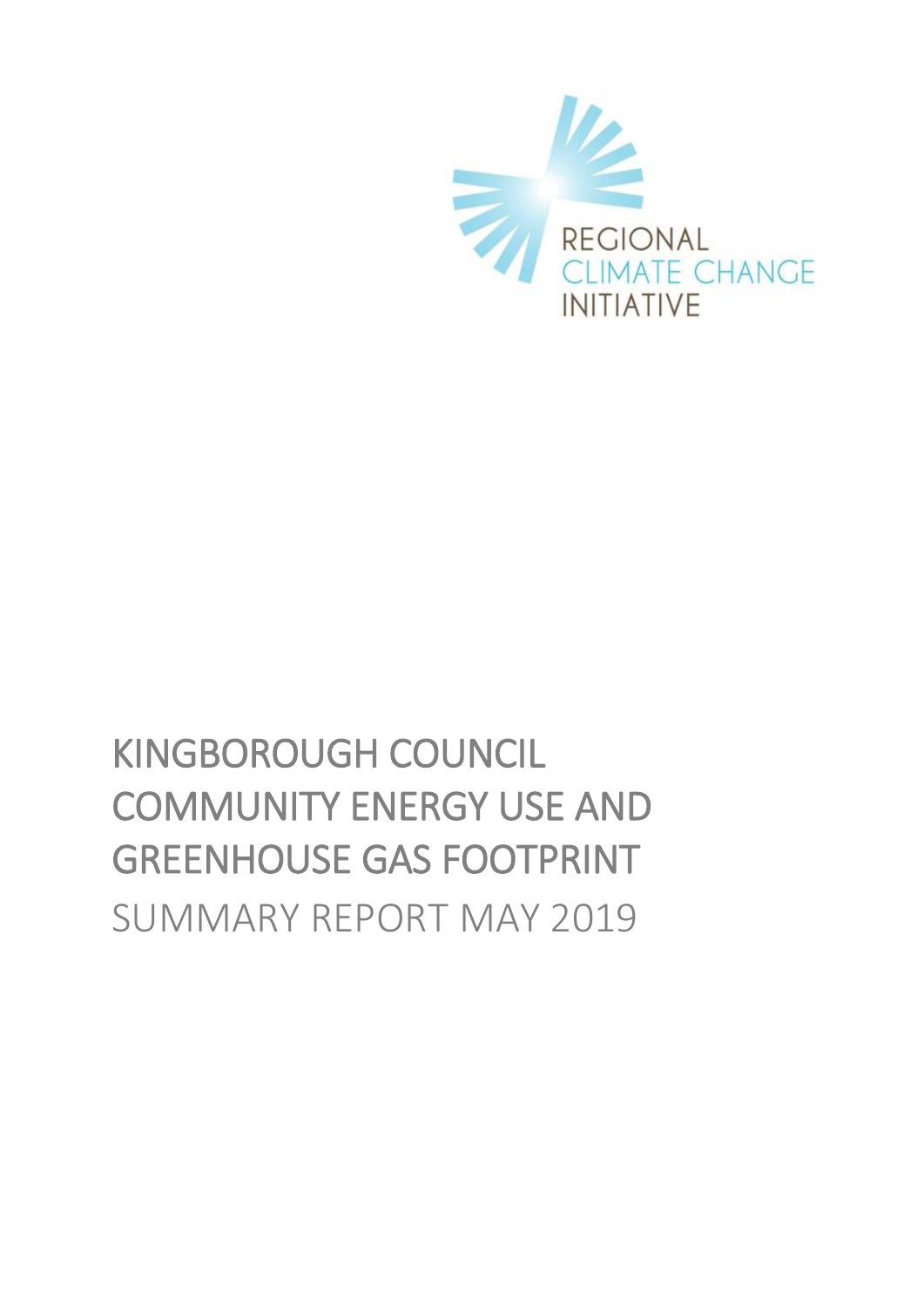

## *PUBLISHING DETAILS*

The Southern Tasmanian Regional and Municipal Energy and Emissions Project 2018, was endorsed in the Regional Climate Change Initiative (RCCI) Action Plan 2017-2019, by the Board of the Southern Tasmanian Councils Authority (STCA) in June 2017.

First published by Southern Tasmanian Councils Authority, Regional Climate Change Initiative April 2019. STCA RCCI PO Box 503 Hobart TAS 7001 stca.tas.gov.au

This work is copyright and may be reproduced in whole or part for study, training and project purposes subject to the inclusion of an acknowledgement of the source, but not for commercial sale or use. Reproduction for purposes other than those listed requires permissions from the Southern Tasmanian Councils Authority.

#### **© Copyright Southern Tasmanian Councils Authority 2019**

CITING THIS REPORT: Johnson, A. 2019 'Kingborough Council Community Energy Use and Greenhouse Gas Footprint', Southern Tasmanian Councils Authority

### *ACKNOWLEDGEMENTS*

PROJECT MANAGER Katrina Graham, Climate Change Officer, City of Hobart, Coordinator Regional Climate Change Initiative

LEAD ANALYST Alison Johnson, Energy and Greenhouse Climate Consultant

The STCA acknowledges organisations that assisted with the finalisation of the community greenhouse gas and energy profile:

- City of Hobart developed and piloted the initial methodology for community emissions
- TasNetworks provided residential and commercial/industrial sector electricity data
- Australian Government, Clean Energy Regulator for commercial/industrial data to fact check final results

### *DISCLAIMER*

While reasonable efforts have been made to ensure that the contents of the Report are correct, the Southern Tasmanian Councils Authority does not accept responsibility for the accuracy or completeness of its contents and shall not be liable for any loss or damage that may be occasioned directly or indirectly through the report.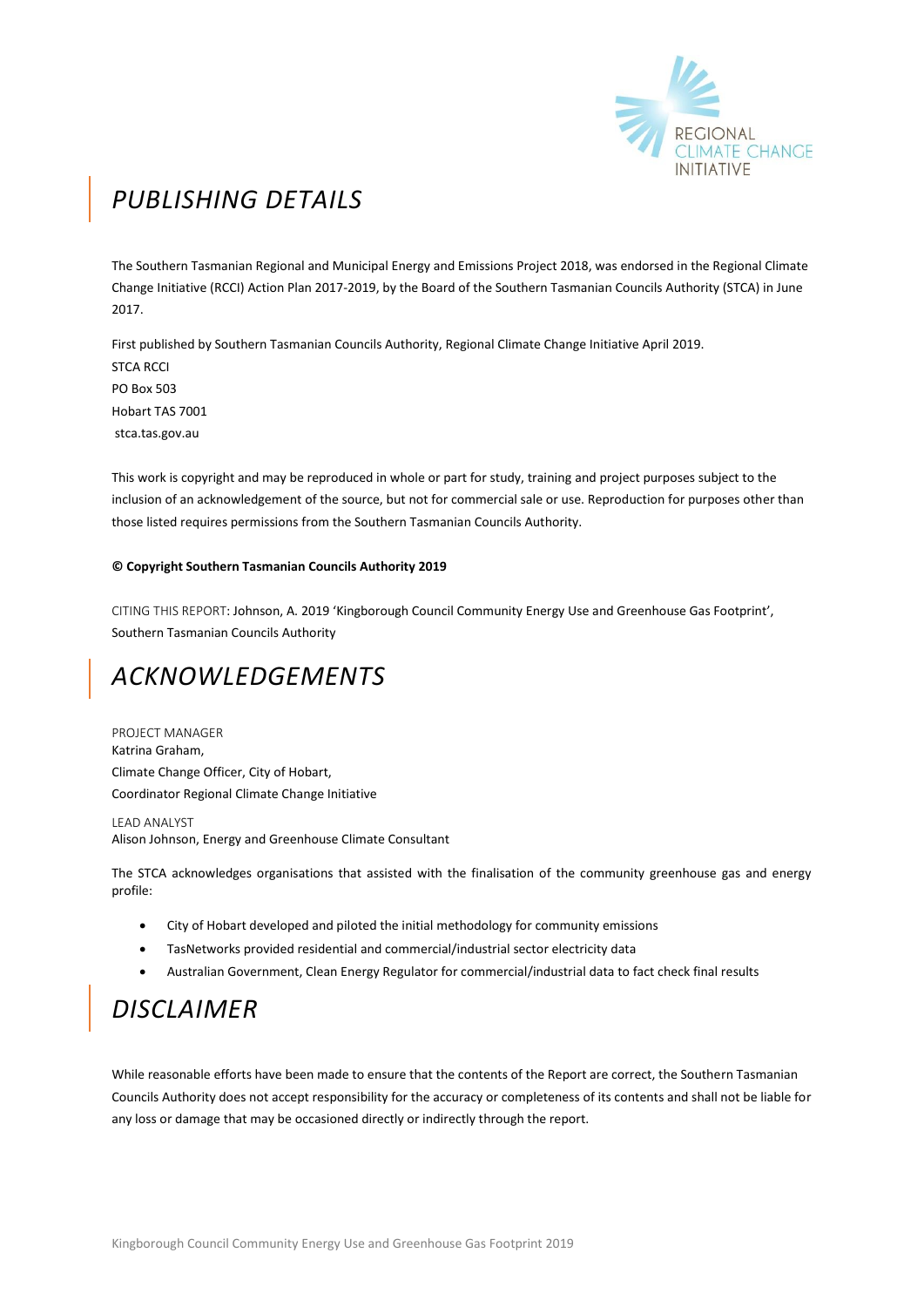

#### KINGBOROUGH COUNCIL SUMMARY

**Our local energy use patterns are changing – disruptive technologies such as electric vehicles and rooftop solar electricity generation systems impact energy use, alongside many other factors such as government programs and incentives.** A snapshot of Kingborough community energy use and greenhouse gas emission trends has been provided by the Southern Tasmanian Councils Authority's Regional Climate Change Initiative**.** 

**Kingborough community energy use has increased by 1% from 2006-07 to 2016-17. Greenhouse gas emissions have increased by 6% from 2006-07 to 2016-17.** Electricity use increases drove up emissions, while transport sector savings, price signals, greater energy efficiency measures and rooftop solar worked to drive down energy use and greenhouse gas emissions.

| Kingborough Council<br>municipality 2016-17                                                                                                                                                                           | 5.5 petajoules (PJ)           | 327,000 tonnes of carbon<br>dioxide (tCO2-e)              |  |  |
|-----------------------------------------------------------------------------------------------------------------------------------------------------------------------------------------------------------------------|-------------------------------|-----------------------------------------------------------|--|--|
| Region (across 12 southern<br>Tasmanian municipalities)<br>2016-17                                                                                                                                                    | 43 petajoules (PJ)            | 2,580,000 tonnes of carbon<br>dioxide (tCO2-e)            |  |  |
| Tasmania                                                                                                                                                                                                              | 109 petajoules (PJ) (2016-17) | 3,980,000 (tonnes of carbon<br>dioxide (tCO2-e) (2015-16) |  |  |
| Data sources (left to right, top to bottom): Regional Community Energy Use and Greenhouse Gas Footprint,<br>STCA, 2019; Australian Energy Statistics, Australian Government, 2018; Tasmanian Greenhouse Gas Accounts, |                               |                                                           |  |  |

#### **Community energy use and associated greenhouse gas emissions footprints**

STCA, 2019; Australian Energy Statistics, Australian Government, 2018; Tasmanian Greenhouse Gas Accounts, Tasmanian Climate Change Office 2018

**Consumers are increasingly taking local energy generation into their own hands.** Over 5.6 million units (kilowatt hour) of electricity are returned to the grid annually, generated by local Kingborough residential and commercial premises, and each year this figure grows.

**Harnessing the power of the sun is popular.** Over 2,000 rooftops have solar photovoltaic (PV) and 500 rooftops have solar hot water systems in the Kingborough municipal area.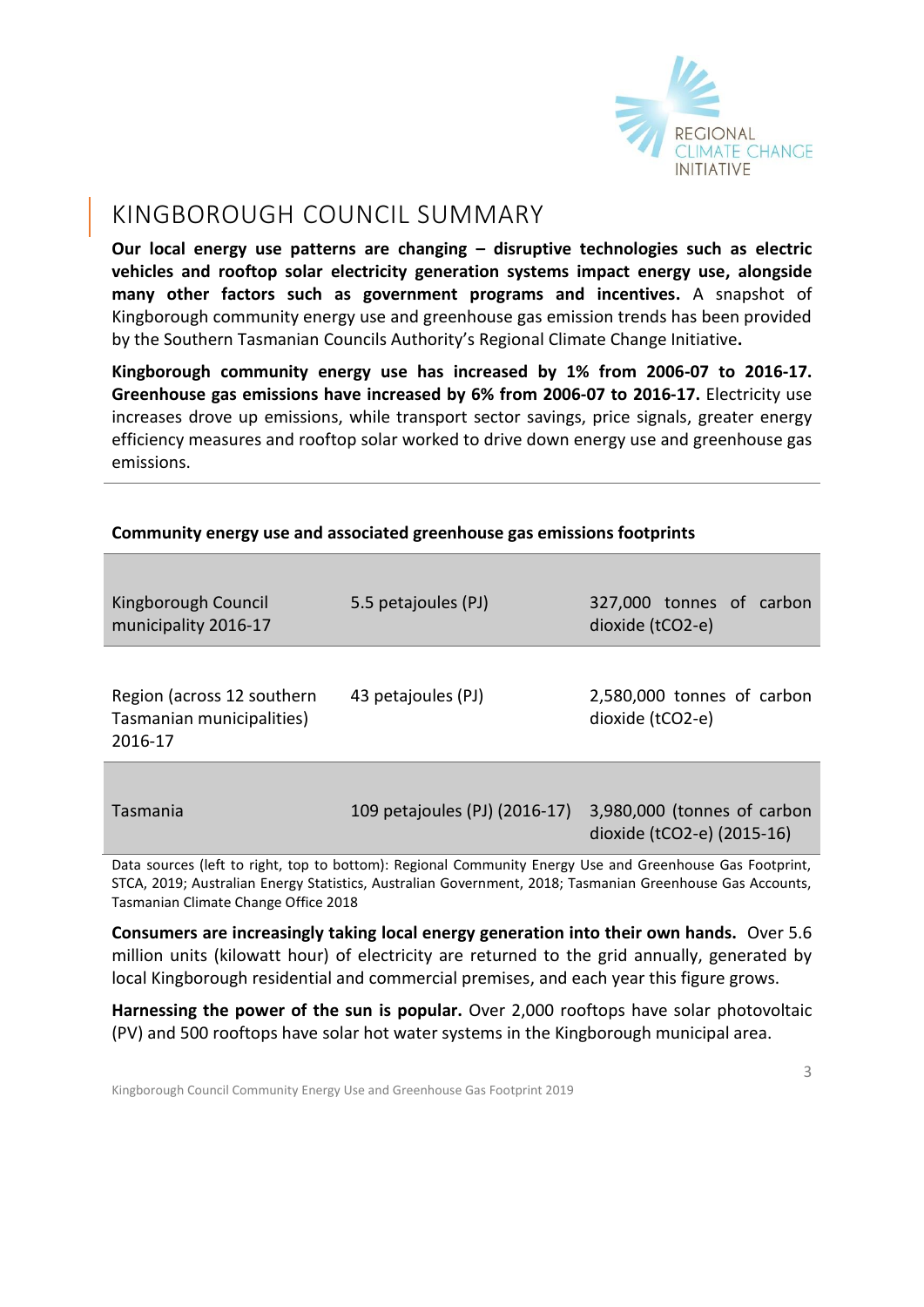

**Postcode 7050, suburbs Kingston, Kingston Beach lead the way in the highest number of residential (662) and commercial (17) solar PV systems**, in the Kingborough municipal area.

**Commercial sector solar PV systems have doubled** from 12 systems in 2013-14 to 22 systems in 2016-17.

**Energy based technology shifts are occurring locally**. Nine electric vehicles registered in the Kingborough area<sup>1</sup>. Petrol vehicles are being replaced with diesel vehicles. A reduction in vehicle fuel use of 21% from 2006-07 to 2016-17 has seen the dominant trend of increasing yearly fuel use turn around.

**Transport is a key focus area, encouraging low emission travel.** The Transport sector is responsible for at least a third of community emissions. Locally predominantly older vehicles are in use, which are generally more emissions intensive.

**Annual electricity use has increased by 28% over the last decade**. In the Kingborough municipal area households are using more electricity in 2016-17 than a decade ago.

**Recent electricity use has been relatively flat compared to the earlier half of the decade, suggesting consumers have improved the energy efficiency of buildings or are responding to other factors that drive electricity use to find savings.** Consumer behaviour in commercial premises and the home are considered influenced by increasing awareness of energy costs and actions as well as factors such as: local weather; price signals; and the use of energy efficient appliances and materials through government programs; in addition to the influence of population growth. Energy efficiency measures, such as insulation, buffer the impact of extreme temperature events reducing the demand for heating and cooling and decreasing electricity use.

### *INTRODUCTION*

-

As discussions on how to reach zero emissions increase understanding our local community energy and emissions footprint becomes more important. Looking at where and why energy is used, and the resulting greenhouse gas emissions, is the first step to identify opportunities for savings and initiatives that benefit local communities.

 $1$  Motor vehicle registration is self-reported through the ABS and may include hybrid as well as full electric vehicles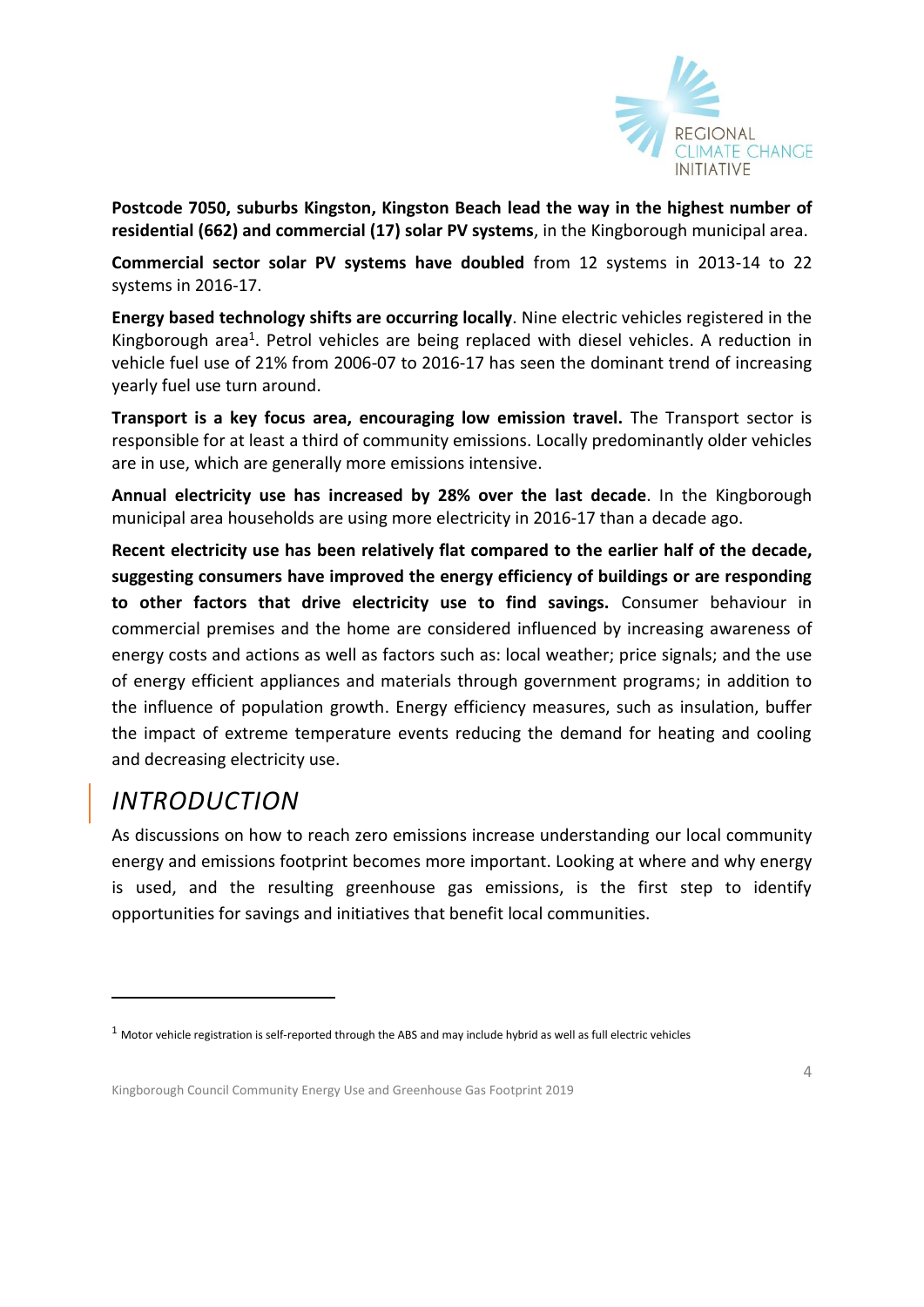

Local governments have a key role providing up to date and reliable climate change information. The Southern Tasmanian Regional and Municipal Energy and Emissions Project (the Project) 2018 aims to provide insights into emissions intensive sectors of the community and changing technology trends in the local area. It informs the development of individual municipalities' community profiles. The Project was commissioned by the Southern Tasmanian Councils Authority's Regional Climate Change Initiative member councils:

- City of [Hobart](http://www.hobartcity.com.au/)
- [Brighton Council](http://www.brighton.tas.gov.au/)
- [Central Highlands Council](http://www.centralhighlands.tas.gov.au/site/page.cfm)
- [Clarence City Council](http://www.ccc.tas.gov.au/)
- [Derwent Valley Council](http://www.derwentvalley.tas.gov.au/)
- [Glamorgan Spring Bay Council](http://www.gsbc.tas.gov.au/site/page.cfm)
- **•** [Glenorchy City Council](http://www.gcc.tas.gov.au/)
- [Huon Valley Council](http://www.huonvalley.tas.gov.au/)
- [Kingborough Council](http://www.kingborough.tas.gov.au/)
- [Sorell Council](http://www.sorell.tas.gov.au/)
- [Southern Midlands Council](http://www.southernmidlands.tas.gov.au/site/page.cfm)
- [Tasman Council](http://www.tasman.tas.gov.au/site/page.cfm)

-

Currently there is no common standard amongst Australian local governments for corporate and community energy and greenhouse gas reporting. The Australian Local Government Association has identified appropriate data and methods as the most common barrier to setting community emissions targets<sup>2</sup>. This project provides a common and transparent methodology with local and national data inputs to construct accurate community energy and greenhouse gas profiles. It builds on the previous local government voluntary reporting scheme Cities for Climate Protection which ran from 2000 – 2010 and is consistent with National and State Government reporting standards and international reporting programs

<sup>2</sup> Australian Local Government Climate Review – 2018 Report p. 3.

Kingborough Council Community Energy Use and Greenhouse Gas Footprint 2019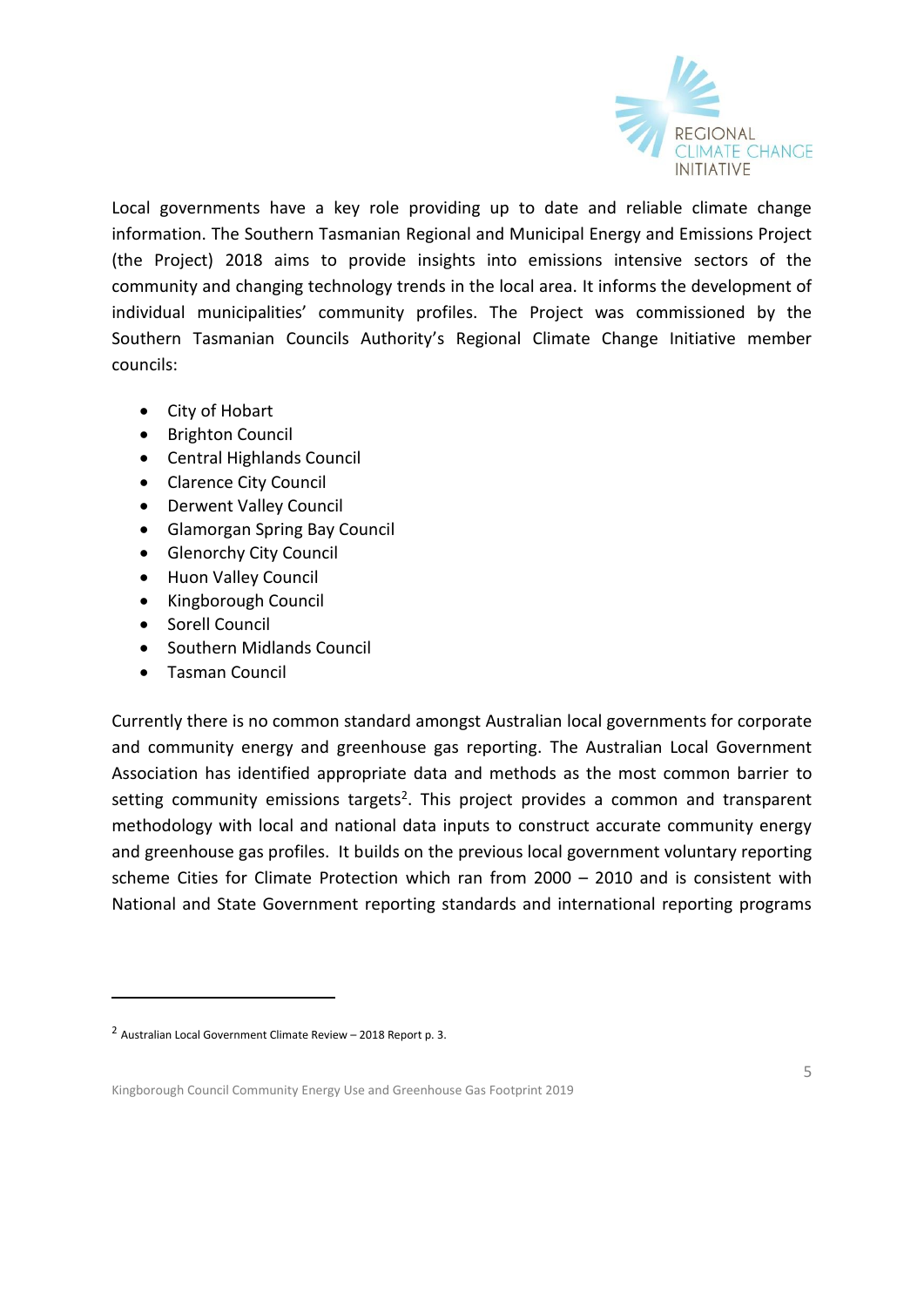

such as the Carbon Development Program, the Compact of Mayors<sup>3</sup> and the Global Protocol for Community Scale Greenhouse Gas Emissions.

The methodology uses public and government information that is reliable, credible and updated regularly, and involved the following:

- 1. Accessing **[Australian Energy Statistics](https://industry.gov.au/Office-of-the-Chief-Economist/Publications/Pages/Australian-energy-statistics.aspx)** to establish a baseline energy snapshot, which was then tailored to a local level.
- 2. Accurate metered data provided by energy service providers was used, where available.
- 3. Australian Government [National Greenhouse Accounts Factors](http://www.environment.gov.au/climate-change/climate-science-data/greenhouse-gas-measurement/publications/national-greenhouse-accounts-factors-july-2017) were then applied to each energy use type to determine total greenhouse gas emissions.
- 4. Additional records such as the Australian Bureau of Statistics, and Australian PV Institute (APVI) provided more detailed insights into local technology trends.

The scope of community data is limited to:

-

- a base year, 2006-07, when detailed electricity data is available, the transfer of water and sewerage assets to a regional body occurred and Tasmania joined the National Electricity Market<sup>4</sup>.
- current data as of 2016-17, as up to date as the latest Australian Government, Australian Energy Statistics.
- energy based emissions only, excluding methane from agriculture/wastewater and carbon emissions from land clearing currently – as the greenhouse accounting for

<sup>&</sup>lt;sup>3</sup> led by C40, ICLEI and United Cities and Local Governments, in close collaboration with the UN Secretary General's Special Envoy for Cities and Climate Change, UN Habitat, and the UN Secretary General's office

<sup>4</sup> Data estimates for electricity and all energy uses are available from 2004-05 to align with the international reporting period stated in the Paris Agreement if preferred.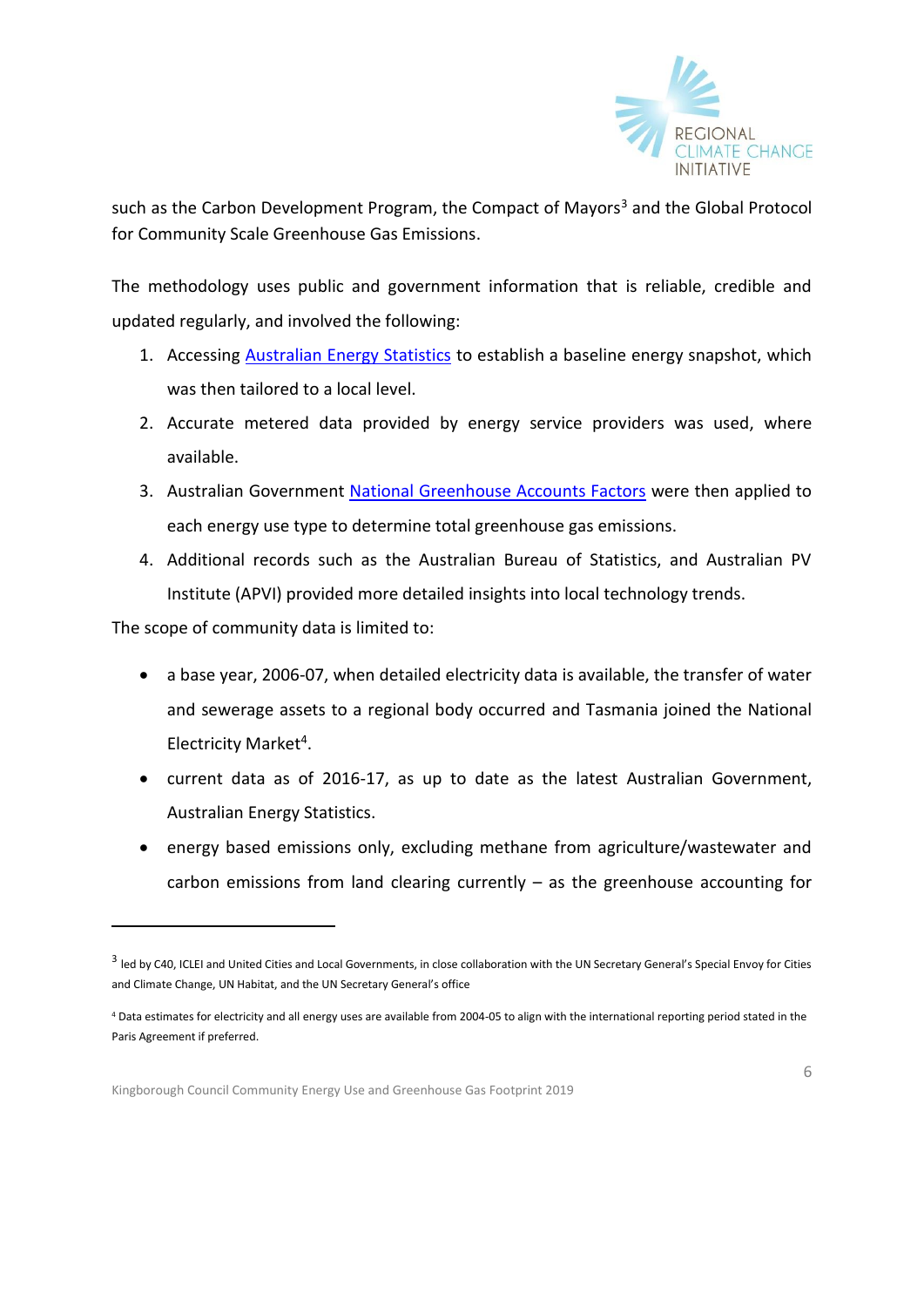

forest and agricultural emissions is not available in a format for local government reporting. This can be added retrospectively.

 highlights data from the residential, commercial, transport sectors at a municipal level and industrial, agriculture and forestry sectors at a regional level.

### *KINGBOROUGH COUNCIL*

**Community energy use has increased by 1% from 2006-07 to 2016-17,** from 5.4 million to 5.5million gigajoules (GJ) in the Kingborough Council municipal area. A typical southern Tasmania household uses 25 GJ (7,000 kWh) per annum.



*Figure 1: Kingborough's Municipal Area Community Energy Use.* 

Source: Southern Tasmanian Councils Authority, 2018. Data sources: Australian Energy Statistics, 2018, TasNetworks, 2018. NB: All energy use is presented in gigajoules (GJ) as an industry standard and a format that is easy to convert with other energy values. The TasNetworks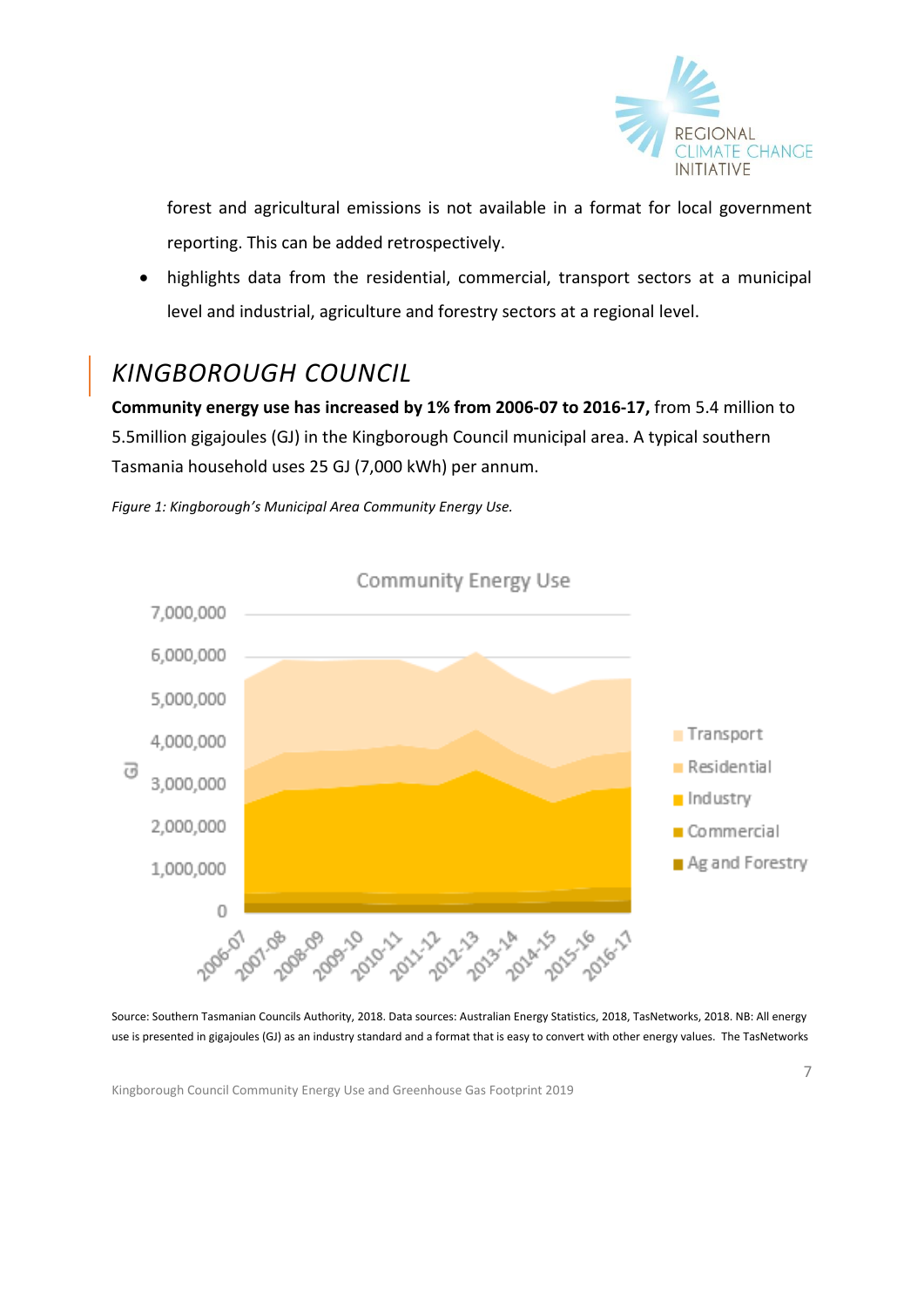

data is sourced from legacy business systems and includes a variation between 2006/07 and 2007/08 for reasons unknown. The increase in 2012-13 is due to an increase in electricity use data provided by TasNetworks, due to additional Pay As You Go data being measured and added in that single year (with some historic data included).

Energy reductions have occurred in Kingborough's transport sector (-393,918GJ). State-wide trends have contributed to decreasing transport sector energy use while price signals, greater energy efficiency measures and rooftop solar have also played a part.

Kingborough's industry (includes manufacturing, mining and construction) energy use has increased by the largest amount (262,167GJ), followed by the residential (39,440GJ), and agriculture and forestry (105,457GJ) and commercial (35,732GJ) sector increases.

| Energy use (GJ)    | 2006-07   | 2016-17   | Growth % | Total difference between<br>2006-07 and 2016-17 |
|--------------------|-----------|-----------|----------|-------------------------------------------------|
| <b>Residential</b> | 782,920   | 822,360   | 5        | 39,440                                          |
| Commercial         | 234,794   | 270,526   | 14       | 35,732                                          |
| <b>Transport</b>   | 2,101,974 | 1,708,056 | $-21$    | $-393,918$                                      |
| <b>Subtotal</b>    | 3,119,688 | 2,800,942 | $-11$    | $-318,746$                                      |
| Industry           | 2,113,574 | 2,375,741 | 12       | 262,167                                         |
| Agriculture and    | 218,086   | 323,543   | 39       | 105,457                                         |
| Forestry           |           |           |          |                                                 |
| <b>Grand Total</b> | 5,451,348 | 5,500,226 | 1        | 48,878                                          |

*Table 1: Kingborough's Municipal Area Community Energy Use Gigajoules (GJ)*

Data sources: Australian Energy Statistics, 2018, TasNetworks, 2018. NB: All energy use is presented in gigajoules (GJ) as an industry standard and a format that is easy to convert with other energy values. The Midpoint method for determining growth rates is used. The transport, industrial and agriculture and forestry sectors all use State-wide data, with results indicating general trends, while the residential and commercial sectors are mainly derived from metered data.

Kingborough's industrial and transport sectors use roughly a third each of total community energy use and the greatest share of community greenhouse gas emissions.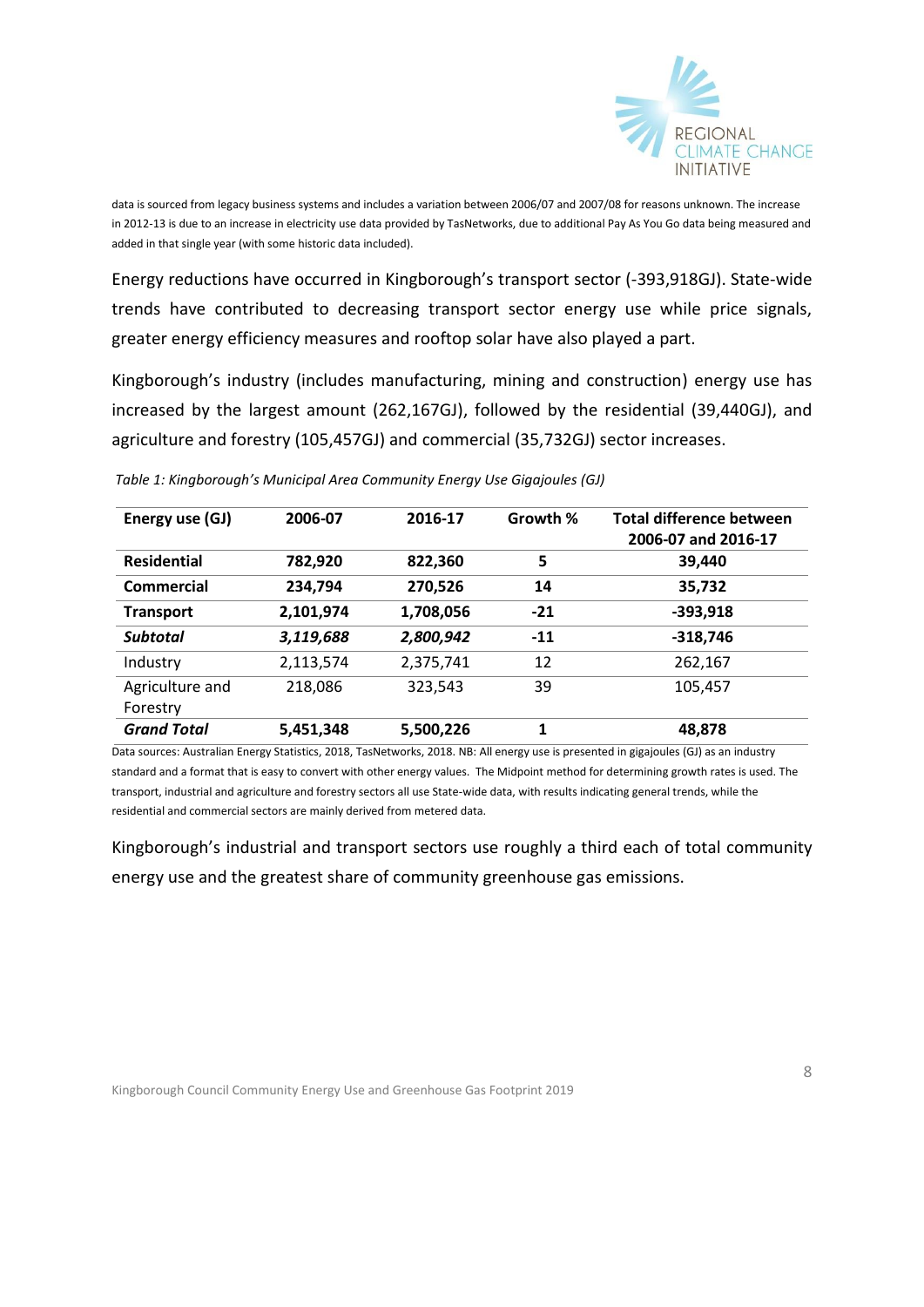



#### *Figure 2: Kingborough Community Energy Use and Greenhouse Gas Emissions by Sector*

Source: Southern Tasmanian Councils Authority, 2018. Data sources: Australian Energy Statistics, 2018, TasNetworks, 2018, National Greenhouse Accounts Factors, 2016.NB: "Ag" is abbreviated Agriculture

**Greenhouse gas emissions have increased by 6% from 309,549tCO₂-e in 2006-07 to 327,726tCO₂-e (the equivalent of 69,000 vehicles driven for one year) in 2016-17**. Increasing energy use in the residential, commercial, agriculture and forestry sectors has contributed to higher emissions, working against reductions achieved in the transport sector.

Industrial sector emissions have increased by the greatest amount  $25,482$ tCO<sub>2</sub>-e mainly due to an increase in the use of emissions intensive fuels in the manufacturing sector such as coke, black coal, petroluem, diesel and natural gas. These fuel use trends are mainly based on per capita Statewide results.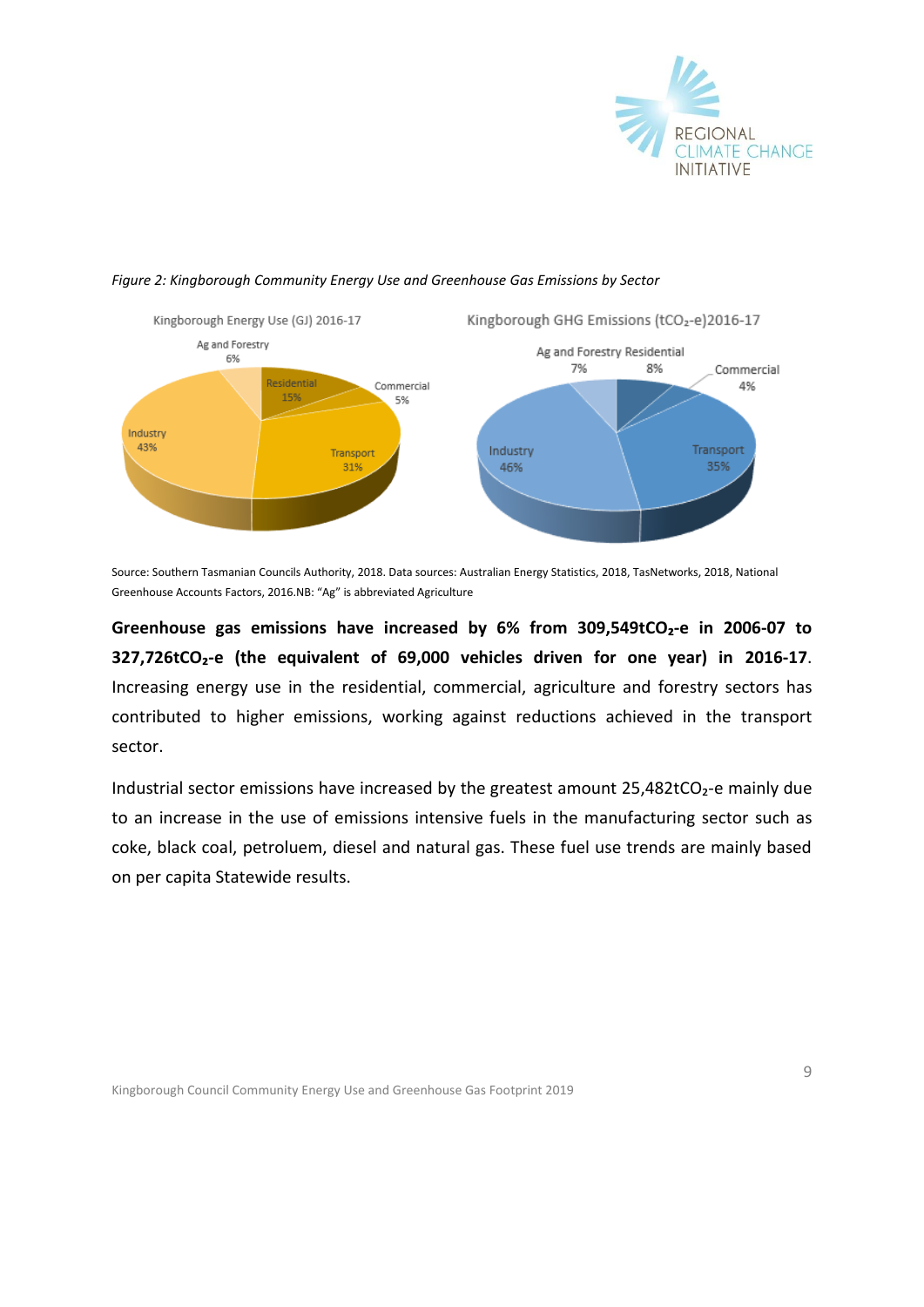

10

#### *Figure 3: Kingborough's Community Greenhouse Gas Emissions*



Community Greenhouse Gas Emissions

Source: Southern Tasmanian Councils Authority, 2018. Data sources: Australian Energy Statistics, 2018, TasNetworks, 2018, National Greenhouse Accounts Factors, 2016. NB: All greenhouse gas emissions are presented in tonnes of carbon dioxide equivalent (tCO₂e) as an industry standard and a format that is easy to convert other values.The transport, industrial and agriculture and forestry sectors all use State-wide data, with results indicating general trends, while the residential and commercial sectors are mainly derived from metered data. The TasNetworks data is sourced from legacy business systems and includes a variation between 2006/07 and 2007/08 for reasons unknown. The increase in 2012-13 is due to an increase in electricity use data provided by TasNetworks, due to additional Pay As You Go data being measured and added in that single year (with some historic data included).

|  |  | Table 2: Kingborough's Municipal Area Community Greenhouse Gas (GHG) Emissions |  |
|--|--|--------------------------------------------------------------------------------|--|
|--|--|--------------------------------------------------------------------------------|--|

| 2006-07 | 2016-17 | Growth % | Total<br>difference |
|---------|---------|----------|---------------------|
|         |         |          | between             |
|         |         |          | 2006-07 to          |
|         |         |          | 2016-17             |
| 19,617  | 27,631  | 34       | 8,014               |
| 13,805  | 15,464  | 11       | 1,659               |
| 129,271 | 105,045 | $-21$    | $-24,226$           |
|         |         |          |                     |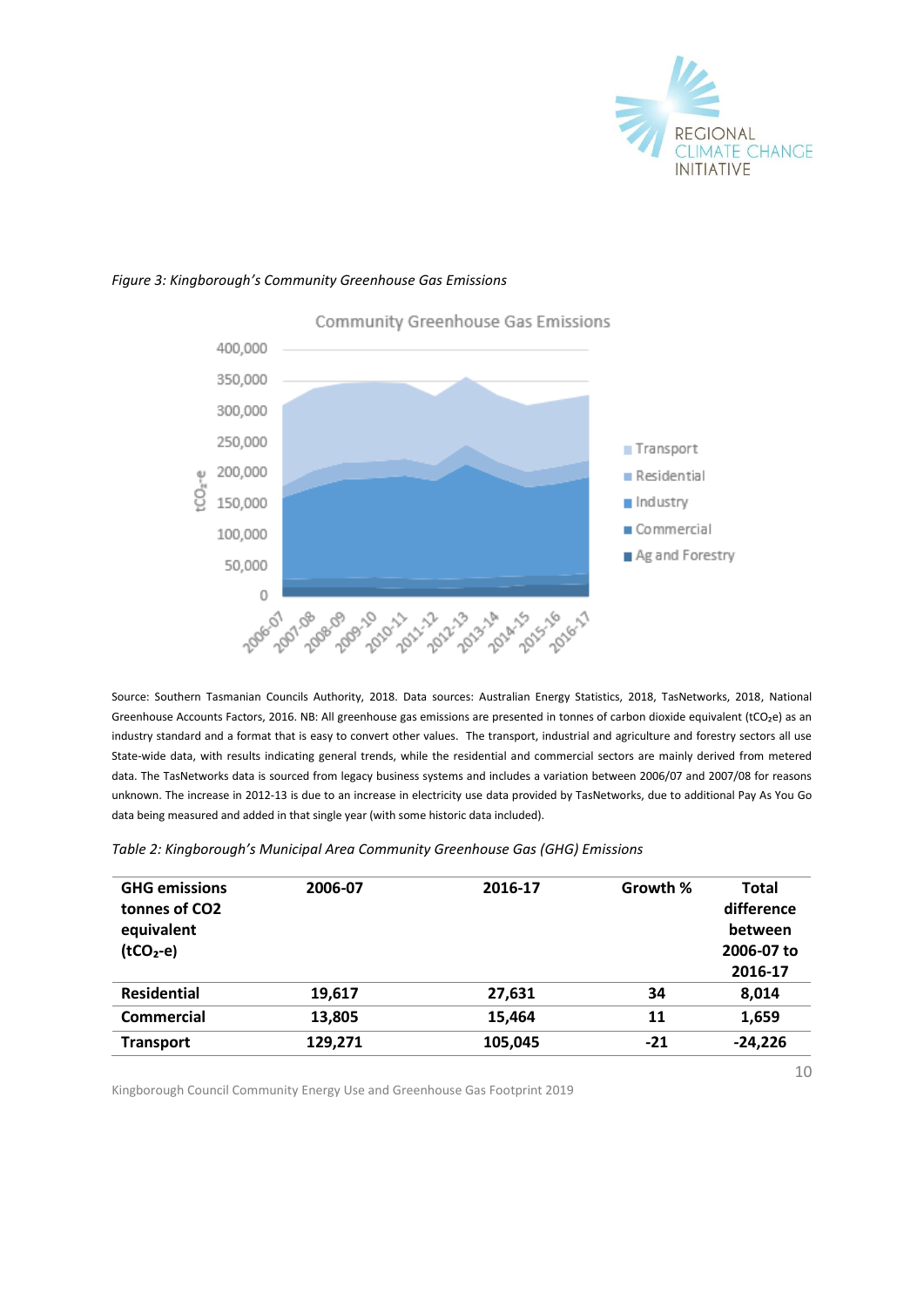

| Subtotal           | 162.693 | 148.140 | -9 | -14,553 |
|--------------------|---------|---------|----|---------|
| Industry           | 131,583 | 157.065 | 18 | 25,482  |
| Ag and Forestry    | 15.274  | 22.521  | 38 | 7.248   |
| <b>Grand Total</b> | 309,549 | 327,726 |    | 18,177  |

Data sources: Australian Energy Statistics, 2018, TasNetworks, 2018 and National Greenhouse Accounts, 2016. NB: Greenhouse gas emissions presented in tonnes of carbon dioxide equivalent as an industry standard. The Midpoint method for determining growth rates is used. The Transport, Industrial and Agriculture and Forestry sectors all use State-wide data, with results indicating general trends, while the Residential and Commercial sectors are mainly derived from metered data.

**Annual electricity use has increased by 28%<sup>5</sup> over the last decade** from 125 to 166 million units or kilowatt hour (kWh) in 2016-17. Electricity use trends have a large impact on overall community energy use, particularly in the residential and commercial sectors where electricity use is responsible for more than half of all energy used.





Data sources: TasNetworks, 2018. The TasNetworks data is sourced from legacy business systems and includes a variation between 2006/07 and 2007/08 for reasons unknown. The increase in 2012-13 is due to an increase in electricity use data provided by TasNetworks, due to additional Pay As You Go data being measured and added in that single year (with some historic data included).

<sup>5</sup> Midpoint method has been use for estimating growth for consistency

-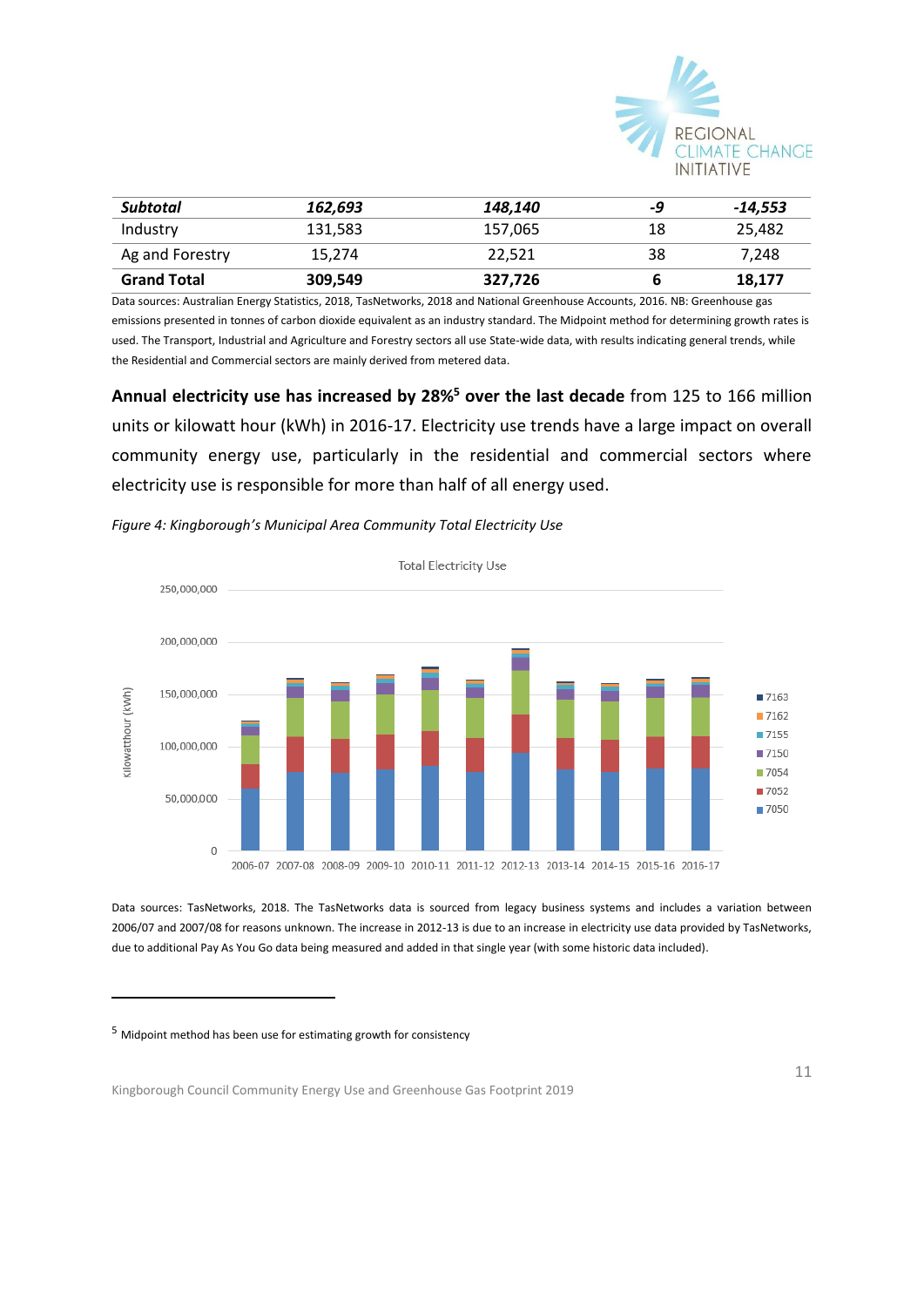

The postcodes with a larger population have consumed more electricity and have higher total energy consumption.

Wood use has decreased by 32% from 2004-05 to 2016-17 and constitutes over a third of all residential energy use.



*Figure 5: Kingborough's Municipal Area Residential Energy Use*

Source: Southern Tasmanian Councils Authority, 2018. Data sources: Australian Energy Statistics, 2018, TasNetworks, 2018

More consumers are generating and using their own solar rooftop power, decreasing electricity use from the electricity grid. Around 539 rooftops use solar energy to heat hot water<sup>6</sup> in the local area. In the Kingborough municipal area, there are over 2,064 solar photovoltaic (PV) systems<sup>7</sup>, which means one-in-every-eight premises have access to solar<sup>8</sup>.

-

<sup>6</sup> Based on CER small scale technology data, accessed May 2018. There are shared postcodes with neighbouring councils so a conservative estimate has been used.

<sup>7</sup> Based on TasNetworks meters that generate back to the electricity grid, 2018 data.

<sup>8</sup> Total buildings based on number of meters (commercial and residential) in 2016-17, 15,034 NMIs divided by 2,064 renewable electricity generation NMIs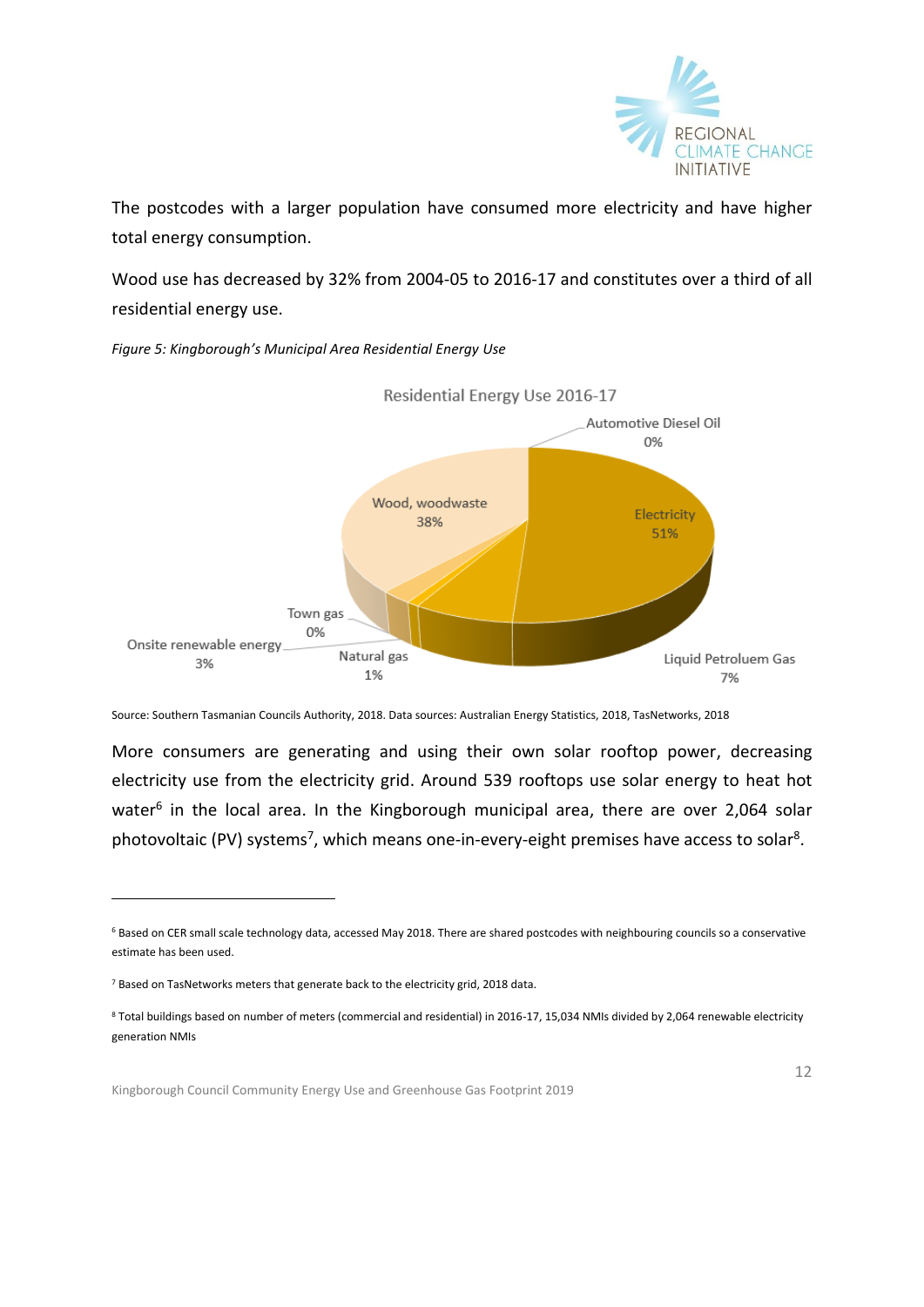

#### A key change in the commercial sector is the popularity of solar PV systems, which have increased markedly from 36 systems in 2013-14 to 51 systems in 2016-17.



*Figure 6: Kingborough's Municipal Area Renewable Electricity Generation Exported Electricity* 

Source: TasNetworks, 2018. NB: Electricity use is represented as kilowatt hour (kWh). One kWh is equal to one unit on electricity bills. This includes both commercial and industrial facilities to protect the identification of facilities at a local level.

Solar PV systems are the dominant renewable energy technology in the region, however, there is a 1.6kW and 10kW small scale wind system registered in the area. Residential and commercial solar PV installations **export over 5.6 million units (kWh) of emission free electricity back to grid each year from the Kingborough municipal area**<sup>9</sup> .

Postcode 7050 (Kingston, Kingston Beach) have the highest number of residential solar PV systems (662) and the highest commercial solar PV systems (17) compared to other postcodes in the Kingborough municipal area.

-

<sup>9</sup> As of end of 2016-17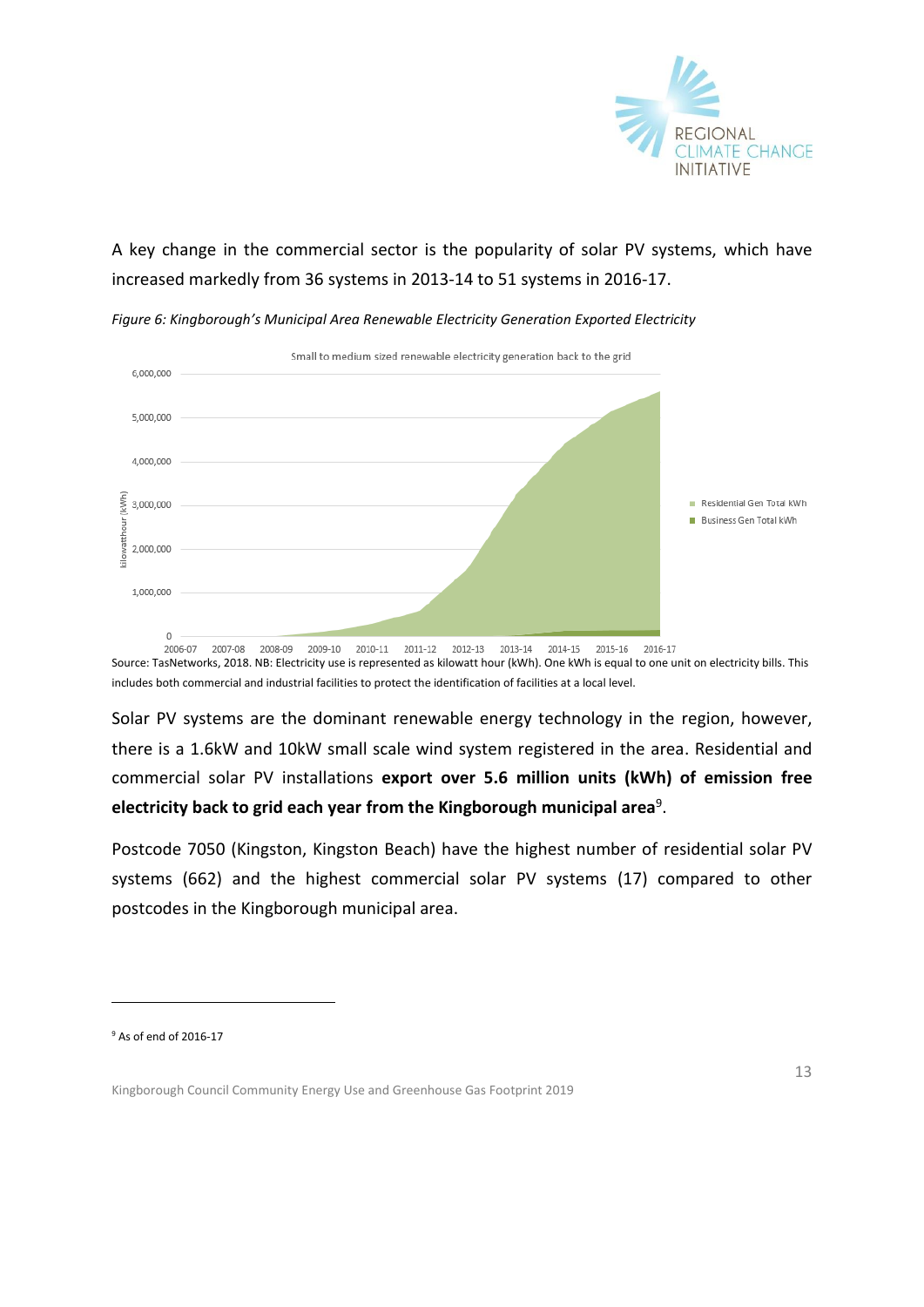

| <b>Postcodes</b>   | <b>Business meters</b><br>(NMIs) that<br>generate<br>electricity | <b>Residential meters</b><br>(NMIs) that generate<br>electricity | <b>Total number of meter</b><br>connections generating<br>electricity (NMIs) |
|--------------------|------------------------------------------------------------------|------------------------------------------------------------------|------------------------------------------------------------------------------|
| 7050               | 17                                                               | 662                                                              | 679                                                                          |
| 7052               | 4                                                                | 404                                                              | 408                                                                          |
| 7054               | 15                                                               | 498                                                              | 513                                                                          |
| 7150               | 7                                                                | 262                                                              | 269                                                                          |
| 7155               | 3                                                                | 99                                                               | 102                                                                          |
| 7162&7163          | 5                                                                | 88                                                               | 93                                                                           |
| <b>Grand Total</b> | 51                                                               | 2,013                                                            | 2,064                                                                        |

*Table 3: Kingborough's Municipal Area Renewable Energy Systems by Postcode in 2016-17*

Data sources: TasNetworks, 2018. NB: "NMI" is the National Meter Identifier

**Kingborough Council households are using 29%<sup>10</sup> more electricity** in 2016-17 than a decade ago in 2006-07. Total residential electricity consumption has levelled out over the last four years, despite over 500 new residential connections from 2013-14 to 2016-17. This follows a period of high electricity consumption variability, from 2006-07 to 2012-13.

-

 $^{10}$  Midpoint method has been use for estimating growth for consistency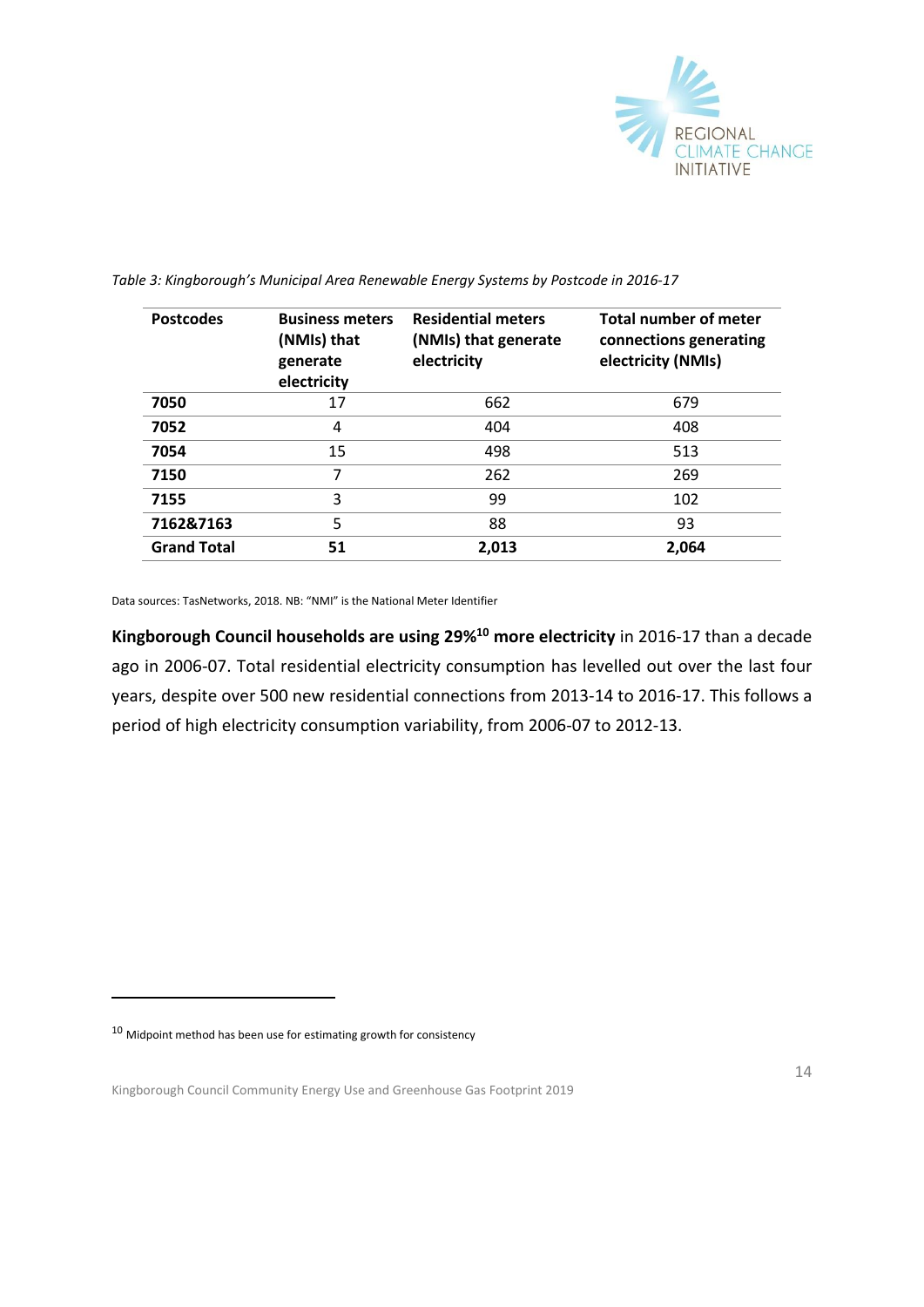



#### *Figure 7: Kingborough's Municipal Area Residential Electricity Use*

Source: Southern Tasmanian Councils Authority, 2018. Data sources: TasNetworks, 2018. NB: Electricity use is represented as kilowatt hour (kWh). One kWh is equal to one unit on electricity bills. This includes both commercial and industrial facilities to protect the identification of facilities at a local level*.* The TasNetworks data is sourced from legacy business systems and includes a variation between 2006/07 and 2007/08 for reasons unknown. The increase in 2012-13 is due to an increase in electricity use data provided by TasNetworks, due to additional Pay As You Go data being measured and added in that single year (with some historic data included).

Average residential electricity use per household decreases from 2013-14 to 2015-16, and the flattening out to 2016-17 are influenced by factors such as price signals, the implementation of the carbon price (2012 to 2015) and increasing electricity costs, as well as the use of more energy efficient appliances and materials through government programs. These drivers increase consumer awareness of energy costs and energy actions to drive energy savings in commercial premises and the home.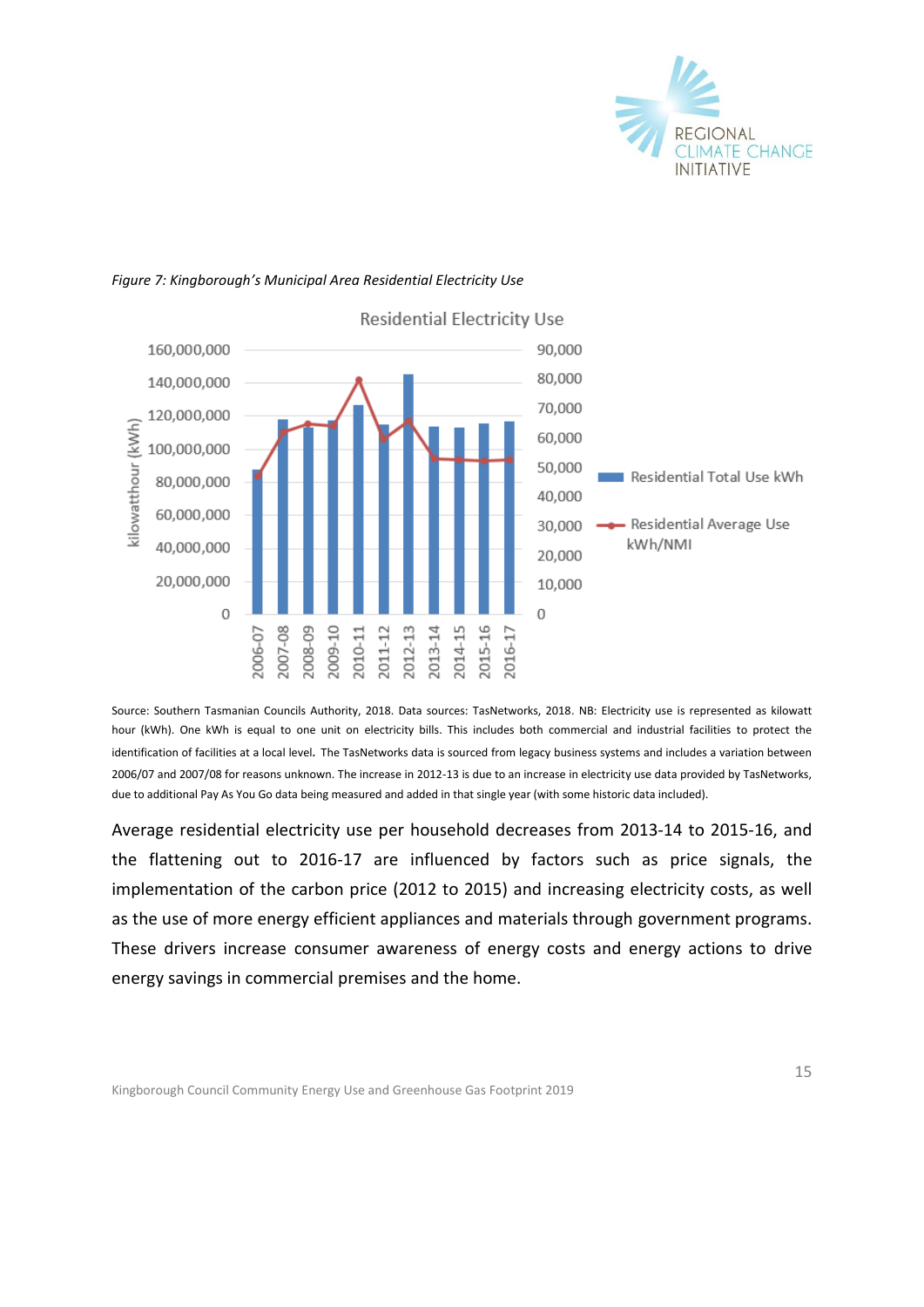

**Total commercial annual electricity use has increased by 27%<sup>11</sup>** from 37 million to 49 million units (kWh) over the decade 2016-07 to 2016-17. Average electricity use per meter has increased in the commercial sector steadily 2009-10 to 2016-17. Since 2009-10, total commercial electricity use decreased until 2014-15 until total use rose in the most recent years. New commercial sector meter connections reached a peak in 2009-10 and then decreased to 2016-17, to be 147 less than 2006-07 levels.



*Figure 8: Kingborough's Municipal Area Commercial Electricity Use*

Source: Southern Tasmanian Councils Authority, 2018. Data sources: TasNetworks, 2018. NB: Electricity use is represented as kilowatt hour (kWh). One kWh is equal to one unit on electricity bills. This includes both commercial and industrial facilities to protect the identification of facilities at a local level. The TasNetworks data is sourced from legacy business systems and includes a variation between 2006/07 and 2007/08 for reasons unknown. The increase in 2012-13 is due to an increase in electricity use data provided by TasNetworks, due to additional Pay As You Go data being measured and added in that single year (with some historic data included).

-

 $^{11}$  Midpoint method has been use for estimating growth for consistency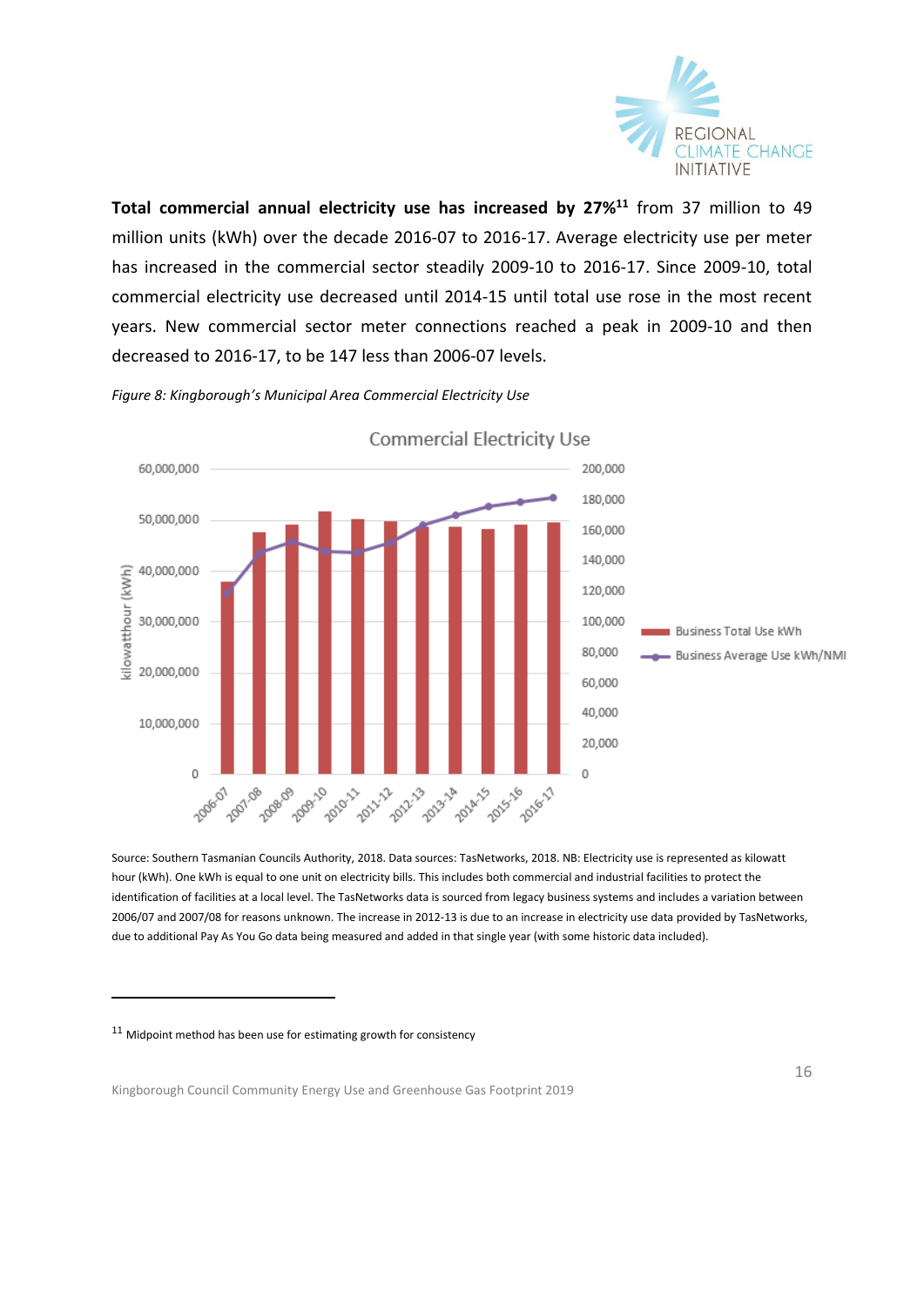

**A key change in the transport sector has been the turnaround from increasing energy use to a decreasing trend over the last decade (2006-07 to 2016-17)**. Transport energy use decreased by 21% from 2006-07 to 2016-17, as a result, greenhouse gas emissions have reduced by 21% for the same period.



*Figure 9: Kingborough's Municipal Area Transport Energy Use*

Source: Southern Tasmanian Councils Authority, 2018. Data sources: Australian Energy Statistics 2017, TasNetworks, 2018.

Passenger vehicle petrol and diesel fuel use are the primary source of energy use and greenhouse gas emissions in the transport sector $^{12}$ .

The main technology shift occurring is a consumer preference for diesel light vehicles over petrol light vehicles, as shown by an increase of 581 diesel vehicles versus an increase of 29 petrol vehicles between 2015 to 2016. Nine electric vehicles registered in 2016.

-

<sup>&</sup>lt;sup>12</sup> Road transport is the largest energy user and ABS motor vehicle registrations (Table 12) indicate predominantly 76% passenger vehicles and 17% light commercial vehicles in Kingborough, Regional Statistics by Local Government Area 2016, Annual (2010-11 to 2015-16)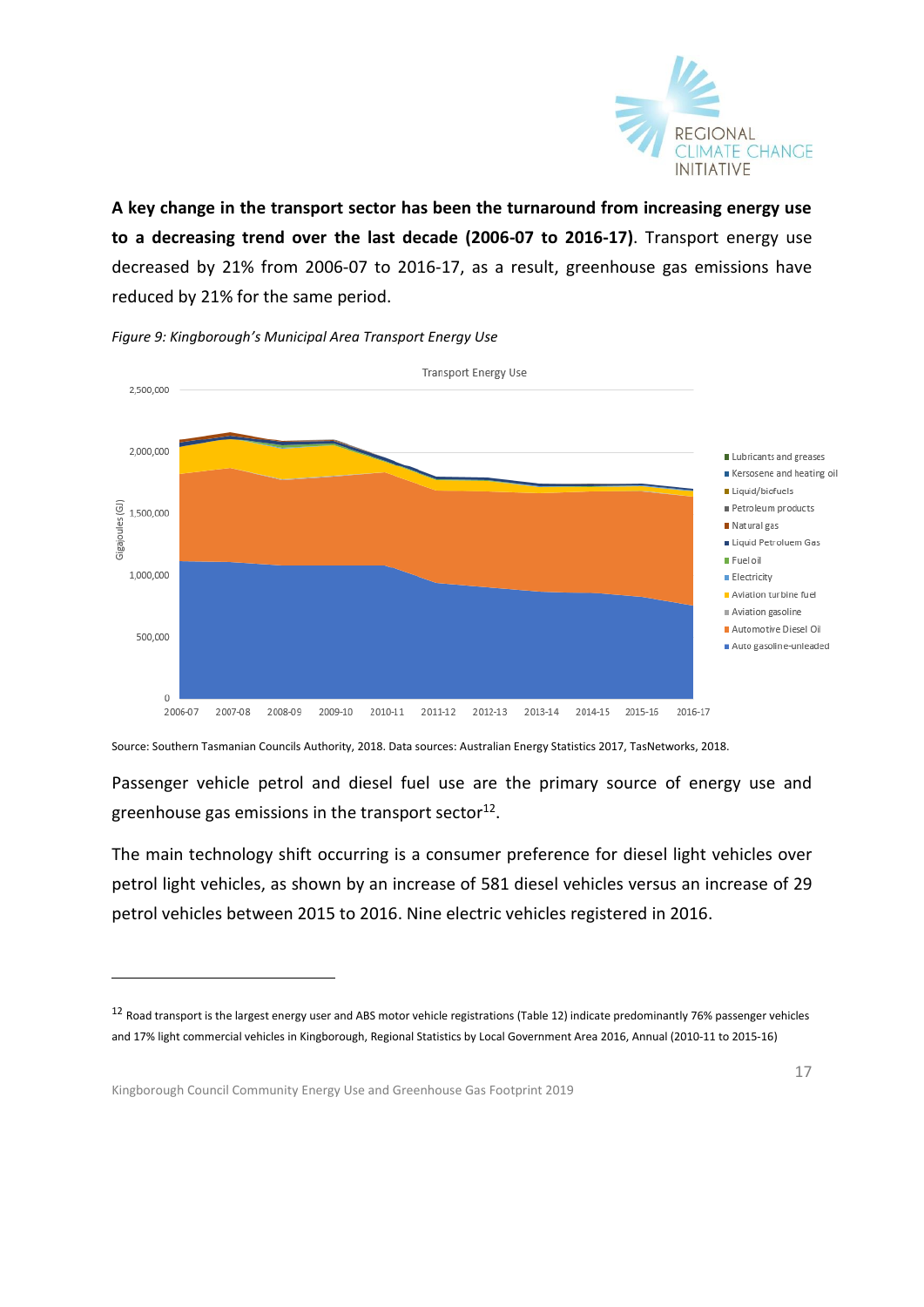



*Figure 10: Kingborough's Municipal Area Motor Vehicle Registrations*

Source: Southern Tasmanian Councils Authority, 2018. Data source: Australian Bureau of Statistics, 2016.

One of the challenges in Kingborough's community profile is the high percentage of older (over 10 years), more emissions intensive vehicles and relatively low use of newer vehicles (less than 5 years), which are generally more fuel efficient<sup>13</sup>.

<sup>13</sup> Depending on the make and model of vehicle.

-